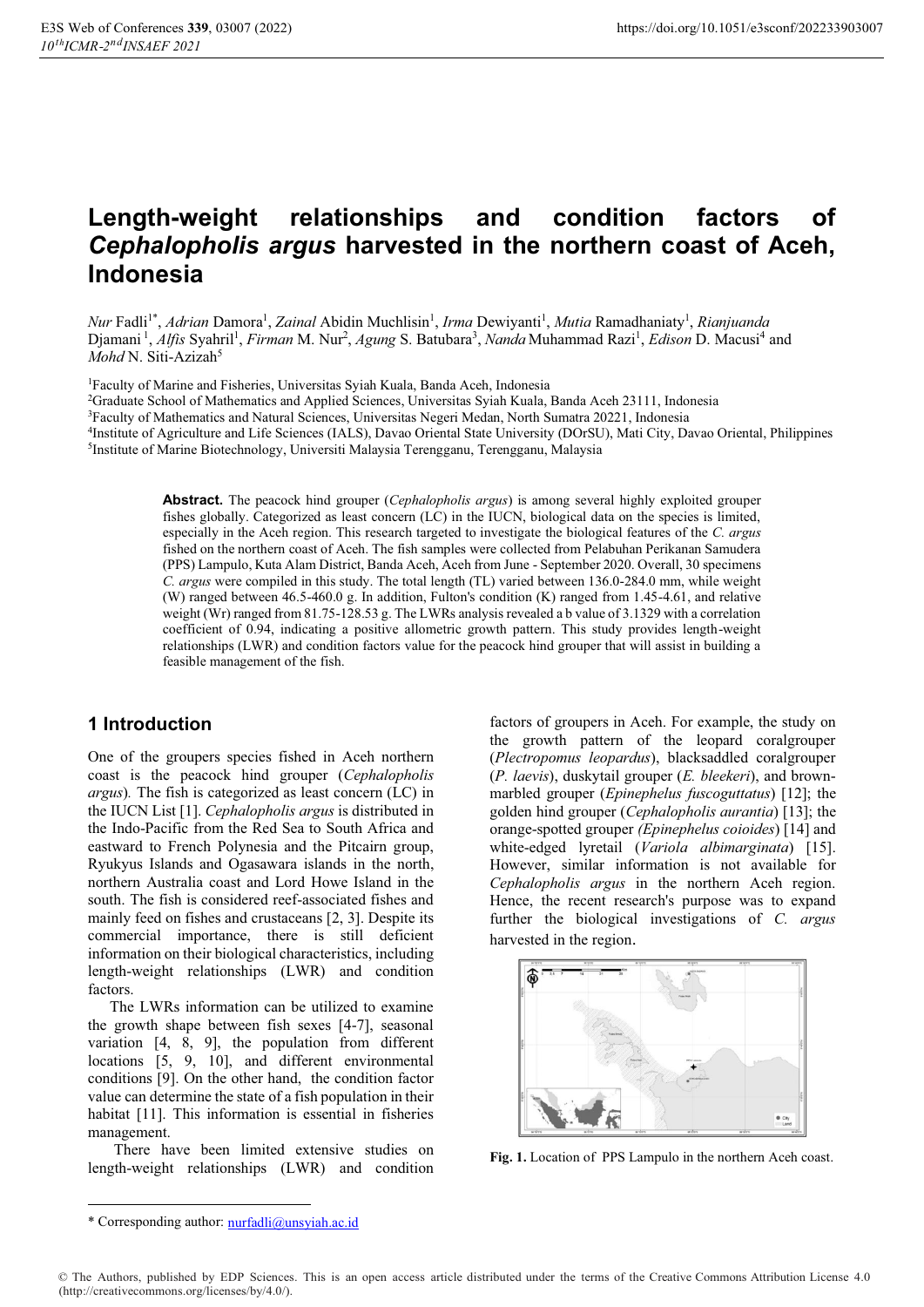# **2 Materials and Method**

The study was conducted from June - September 2020 in Pelabuhan Perikanan Samudera (PPS) Lampulo, Kuta Alam District, Banda Aceh, Aceh (Figure 1). For further analysis and measurements, the collected *Cephalopholis argus* samples were then transported to Genetics and Biodiversity Laboratory in the Faculty of Marine and Fisheries, Universitas Syiah Kuala.

The length-weight relationship (LWRs) was evaluated applying the linear allometric model (LAM) following De Robertis and Williams [16] and Muchlisin, Musman and Siti Azizah [17]. In addition, two condition factors were assessed in this study: Fulton's condition  $(K)$  [18] and Relative weight (Wr) [19].

**Table 1.** Values of several biological parameters, length, and weight relationships, and condition factors for *Cephalopholis argus* harvested on the northern coast of Aceh.

| Parameters                    | $mean \pm SD$                        |
|-------------------------------|--------------------------------------|
| Total length (mm)             | 136.0-284.0 $(237.7 \pm$<br>29.5)    |
| Body weight $(g)$             | $46.5 - 460.0$ $(253.6 \pm 90.8)$    |
| Fulton's condition (K)        | $1.45 - 4.61$ $(2.02 \pm 0.59)$      |
| Prediction weight (Ws)<br>(g) | 41.77-419.52 (251.50 $\pm$<br>81.95) |
| Relative weight (Wr)          | 81.75-128.53 (100.59 $\pm$           |
| (g)                           | 11.28)                               |
| <i>h</i> Value                | 3.1329                               |

### **3 Results and Discussion**

Overall, 30 specimens of *C. argus* were compiled in this research. The observed total length (TL) of the fish samples varied from: 136.0-284.0 mm (mean 237.7  $\pm$ 29.5) with weight (W): 46.5-460.0 g (mean 253.6  $\pm$ 90.8). Additionally, the Fulton (K) condition factor value ranged from 1.45 to 4.61 (mean  $2.02 \pm 0.59$ ). The Ws values (predicted weight) ranged from 41.77 to 419.52 g (mean  $251.50 \pm 81.95$ ). Furthermore, the relative weight (Wr) for *C. argus* fish ranged from 81.75 to  $128.53$  g (mean  $100.59 \pm 11.28$ ) (Table 1).

The linear allometric model (LAM) generated a *b* value of 3.1329 with a correlation coefficient value of 0.94. These results indicate that *C. argus* has a positive allometric growth pattern (Figure 2a). In addition, the regression model for the species showed a equal growth pattern between the observation and the prediction (Figure 2b).

The examined Fulton's condition factor  $(K)$  was  $> 1$  $(2.02 \pm 0.59)$  and parallel with earlier grouper studies [6, 12, 20]. In addition, the average relative weight (Wr) was greater than 100 (100.59  $\pm$  11.28 g). The value corresponds with previous grouper studies worldwide [13, 14]. Similar findings were also reported in several marine fishes surveys [4, 21]. The K and Wr values observed in this study showed that the populations of *C. argus* harvested in this region are still in good condition.

Morton and Routledge [11] stated that a fish population is good when the K value is higher than 1, while a Wr value is> 100. Furthermore, the growth pattern of *C. argus* observed (positive allometry) in this study is similar to several other grouper species in northern Aceh [12, 13]. This positive allometric growth pattern was also noted in many other marine fishes studies [4, 22].



**Fig. 2**. The length-weight relationships of *C. argus* (a) and comparison of observation and prediction growth (b).

Some abiotic factors were identified as the major factors affecting fish condition factors and growth patterns, such as environmental condition [9, 21] and temperature [23]. In addition to abiotic factors, biotic factors such as food accessibility [4] and predator density [21] also identified affected the fish condition factors and growth patterns.

This study provides length-weight relationships (LWR) and condition factors value for the peacock hind grouper that will assist in building a feasible fisheries management of the fish.

#### **Acknowledgments**

The study was funded by Universitas Syiah Kuala (Penelitian Calon Professor Research Scheme, contract number: 58/UN11.2.1/PT.01.03/PNBP/2021) and Universiti Malaysia Terengganu (Addressing Fisheries and Aquaculture Challenges in the Grouper (Family Epinephelidae) through Molecular Genetics with